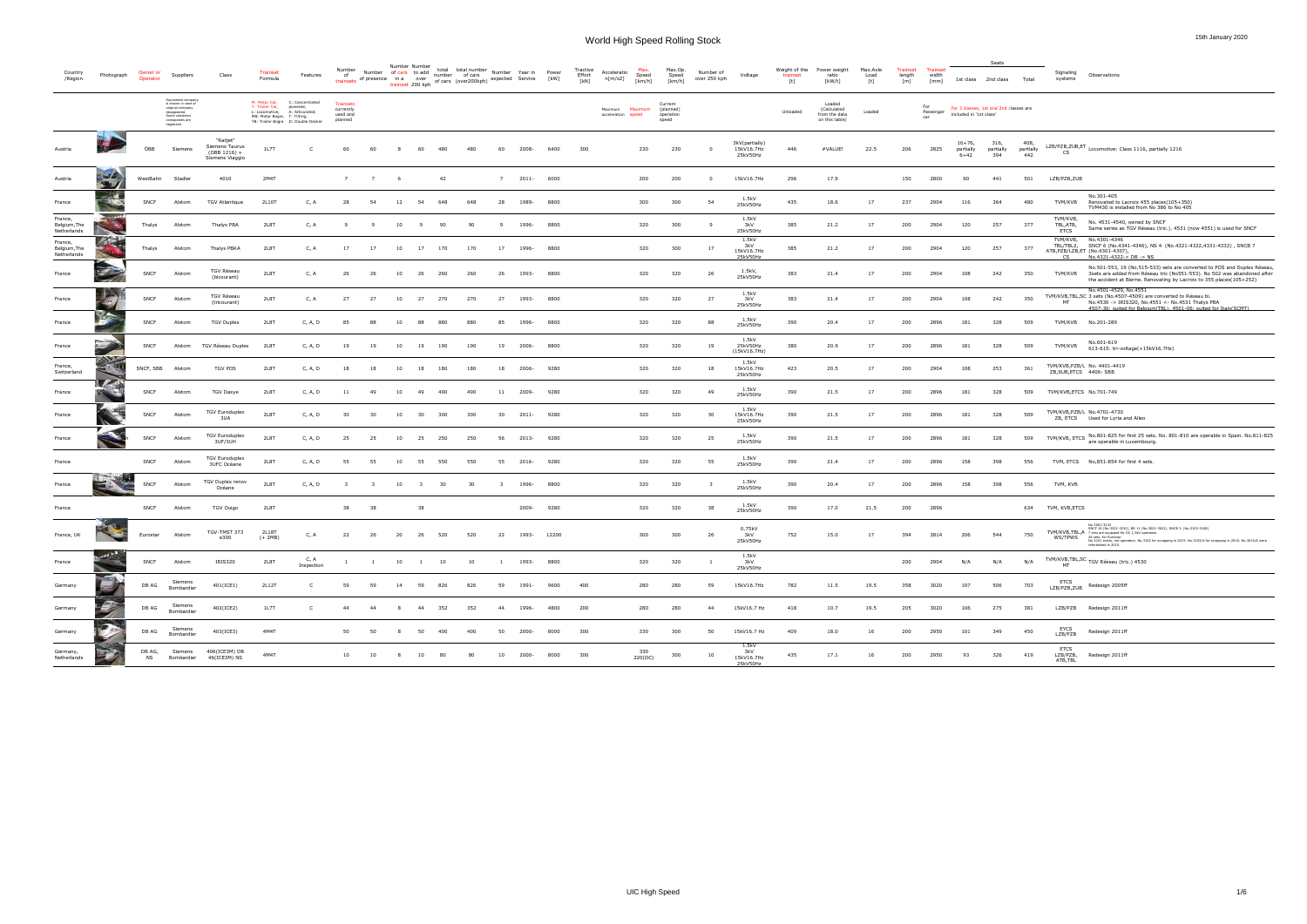| Country<br>/Region      | Photograph           | )wner or<br>Operator | Suppliers                             | Class                            | <b>Trainset</b><br>Formula | Features                   | Number<br>of<br>trainsets | Number of cars to add<br>of presence in a over | Number Number  |                               | total total number Number Year in Power<br>trainset 200 kph of cars (over200 kph) expected Service [kW] |     |                |                          |                                        | Tractive<br>Effort<br>[KN] | Acceleratio<br>n[m/s2] | Max.<br>Speed<br>[km/h]    | Max.Op.<br>Speed<br>[km/h] | Number of<br>over 250 kph | Voltage                                | Weight of the<br>trainset<br>[t] | Power weight<br>ratio<br>[kW/t] | Max.Axle<br>Load<br>$[t] \centering% \includegraphics[width=0.9\textwidth]{Figures/PN1.png} \caption{The 3D (black) model for the $L^2$-error of the estimators in the left and right. The left and right is the same as in the right.} \label{fig:TPN1}$ | Trainset<br>length<br>[m] | <b>Trainset</b><br>width<br>[mm] | 1st class 2nd class       | Seats                       | Total | Signaling<br>Observations<br>systems                                                                                                                                                                          |
|-------------------------|----------------------|----------------------|---------------------------------------|----------------------------------|----------------------------|----------------------------|---------------------------|------------------------------------------------|----------------|-------------------------------|---------------------------------------------------------------------------------------------------------|-----|----------------|--------------------------|----------------------------------------|----------------------------|------------------------|----------------------------|----------------------------|---------------------------|----------------------------------------|----------------------------------|---------------------------------|-----------------------------------------------------------------------------------------------------------------------------------------------------------------------------------------------------------------------------------------------------------|---------------------------|----------------------------------|---------------------------|-----------------------------|-------|---------------------------------------------------------------------------------------------------------------------------------------------------------------------------------------------------------------|
| Germany                 |                      | DB AG                | Siemens<br>Bombardier                 | 406(ICE3MF)                      | 4M4T                       |                            |                           |                                                |                | - 6                           |                                                                                                         |     |                | -2000                    | 8000                                   | 300                        |                        | 330<br>220(DC)             | 320                        | - 6                       | 1.5kV<br>3kV<br>15kV16.7Hz             | 435                              | 17.1                            | 16                                                                                                                                                                                                                                                        | 200                       | 2950                             | 91                        | 322                         | 413   | LZB/PZB,<br>Redesign 2011ff<br>ATB,TBL,<br>TVM/KVB                                                                                                                                                            |
| Germany                 | <b>COLLEGE</b>       | DB AG                | Siemens                               | 407(ICE3)                        | 4M4T                       |                            | 17                        | 17                                             | 8              | 17 136                        | 136                                                                                                     |     | 17             | 2013-                    | 8000                                   |                            |                        | 320                        | 320                        | 17                        | 25kV50Hz<br>1.5kV<br>3kV<br>15kV16.7Hz | 454                              | 16.3                            | 14.2                                                                                                                                                                                                                                                      | 201                       | 2950                             | 111                       | 333                         | 444   | LZB/PZB,<br>ATB, TBL,<br>Redesign 2011ff<br>TVM/KVB,                                                                                                                                                          |
| Germany,<br>Austria     | me 24                | DB AG,<br>ÖBB        | Siemens<br>Bombardier<br>Alstom       | 411(ICE-T) DB<br>4011(ICE-T) ÖBB | 4M3T                       |                            | 30                        | 30                                             | 7              | 30 210                        | 210                                                                                                     |     | 30             | 2000-                    | 4000                                   | 200                        |                        | 230                        | 230                        | $^{\circ}$                | 25kV50Hz<br>15kV16.7 Hz                | 350                              | 10.6                            | 15                                                                                                                                                                                                                                                        | 185                       | 2850                             | 55                        | 304                         | 359   | <b>ETCS</b><br>LZB/PZB,ZUB Redesign 2013ff                                                                                                                                                                    |
| Germany                 |                      | DB AG                | Siemens<br>Bombardier<br>Alstom       | 411(ICE-T2)                      | 4M3T                       |                            | 29                        | 29                                             |                | 29<br>203                     | 203                                                                                                     |     | 29             | 2004-                    | 4000                                   | 200                        |                        | 230                        | 230                        | $\Omega$                  | 15kV16.7 Hz                            | 350                              | 10.5                            | 15                                                                                                                                                                                                                                                        | 185                       | 2850                             | 55                        | 321                         | 376   | LZB/PZB Redesign 2013ff                                                                                                                                                                                       |
| Germany                 |                      | DB AG                | Siemens<br>Bombardier<br>Alstom       | 415(ICE-T)                       | 3M2T                       |                            | 10                        | 10                                             |                | 10<br>- 50                    | -50                                                                                                     |     | 10             | 1999-                    | 3000                                   | 150                        |                        | 230                        | 230                        |                           | 15kV16.7 Hz                            | 273                              | 10.2                            | 15                                                                                                                                                                                                                                                        | 133                       | 2850                             | -41                       | 209                         | 250   | LZB/PZB,ZUB Redesign 2013ff                                                                                                                                                                                   |
| Germany                 | $\overline{AB}$      | DB AG                | Siemens<br>Bombardier                 | 412 (ICE4 7-car)                 | 3M4T                       |                            | (37)                      | $\overline{0}$                                 | $\overline{z}$ | $\sim$ 0<br>$\sim$ 0          | $\overline{0}$                                                                                          |     | 37             | <b>Contract Contract</b> | 4950                                   |                            | 0.55                   | 230                        | 249                        | $^{\circ}$                | 1.5kV<br>3kV<br>15kV16.7Hz             | 455                              | 10.1                            | < 18                                                                                                                                                                                                                                                      | 200                       | 2852                             | 77                        | 379                         | 456   | ETCS, LZB/PZB,<br>ZUB                                                                                                                                                                                         |
| Germany                 | 36                   | DB AG                | Siemens<br>Bombardier                 | 412 (ICE4 12-car)                | 6M6T                       |                            | - 25<br>(100)             | 25                                             | 12             | 25<br>300                     | 300                                                                                                     |     | 100            | 2016-                    | 9900                                   |                            | 0.53                   | 250                        | 249                        | -25                       | 25kV50Hz<br>15kV16.7Hz                 | 659                              | 13.6                            | < 18                                                                                                                                                                                                                                                      | 346                       | 2852                             | 205                       | 625                         | 830   | ETCS, LZB/PZB                                                                                                                                                                                                 |
| Germany,<br>Denmark     | <b>Alberta</b>       | DB AG,<br><b>DSB</b> | Siemens<br>Bombardier<br>Alstom       | 605(ICE-TD)                      | 4M                         |                            |                           | - 6                                            | $\overline{4}$ |                               | 24                                                                                                      |     | 6              | 2001-<br>(2017)          | 2240                                   | 160                        |                        | 200                        | 200                        |                           | Diesel                                 | 216                              | 9.7                             | 14.5                                                                                                                                                                                                                                                      | 106                       | 2850                             | 41                        | 154                         | 195   | 6 were transferred from DB to DSB.and are equipped with Danish signaling<br>LZB/PZB, ZUB system and radio for international services. 14 is out of service.<br>Tilting system is not used.                    |
| Germany                 | <b>CHEMICA</b>       | DB AG                | Siemens<br>Bombardier<br>Alstom       | 605(ICE-TD)                      | 4M                         | T                          |                           | $\mathbf{1}$                                   | $\overline{4}$ |                               | $\overline{4}$                                                                                          |     | 1 2001-        |                          | 2240                                   | 160                        |                        | 200                        | 200                        |                           | Diesel                                 | 216                              |                                 | 14.5                                                                                                                                                                                                                                                      | 106                       | 2850                             | N/A                       | N/A                         | N/A   | advanced Train Lab                                                                                                                                                                                            |
| Germany                 | 厚                    | DB AG                | Siemens                               | ICE-S                            | 2L1T                       | C.<br>Inspection           | $\mathbf{1}$              |                                                |                | 1 3 1 3                       | $\overline{\mathbf{3}}$                                                                                 |     | $\mathbf{1}$   | 2006-                    | 9600                                   |                            |                        | 280                        | 280                        |                           | 15kV16.7 Hz                            | 211                              |                                 |                                                                                                                                                                                                                                                           | 120.3                     | 2856                             | N/A                       | N/A                         | N/A   |                                                                                                                                                                                                               |
| Italy                   | S                    | Trenitalia           | Alstom                                | <b>ETR450</b>                    | 8M1T                       | T                          |                           | - 6                                            | 9              | 54<br>6 <sup>6</sup>          | 54                                                                                                      |     | - 6            | 1988-                    | 5000                                   |                            |                        | 250                        | 250                        | 6                         | 3kV                                    | 435                              | 10.7                            | 12.5<br>(unloaded)                                                                                                                                                                                                                                        | 233.9                     | 2750                             | 170                       | 220                         | 390   | SCMT/BACC 15 trainsets were produced.                                                                                                                                                                         |
| Italy                   |                      | Trenitalia           | Alstom                                | <b>ETR460</b>                    | 6M3T                       |                            |                           |                                                |                |                               | 81<br>81                                                                                                |     |                | 1995-                    | 5880                                   | 207                        |                        | 250                        | 250                        |                           | 3kV                                    | 445                              | 12.2                            | 13.5<br>(unloaded)                                                                                                                                                                                                                                        | 237                       | 2800                             |                           |                             | 479   | SCMT/BACC 10 trainsets were produced.                                                                                                                                                                         |
| Italy,<br>(Switzerland) | $\sqrt{2}$           | Trenitalia<br>(SBB)  | Alstom                                | <b>ETR470</b>                    | 6M3T                       | T                          |                           | 5                                              |                |                               | 45                                                                                                      |     | 5              | 1996-                    | 5880                                   |                            |                        | 200                        | 200                        | $\mathbf 0$               | 3kV<br>15KV16.7Hz                      | 460                              | 11.8                            | 15.1                                                                                                                                                                                                                                                      | 236.6                     | 2800                             | 151                       | 324                         |       | 475 SCMT/BACC, ZUB Trenitalia: 5 sets, SBB: 0 sets                                                                                                                                                            |
| Italy                   |                      | Trenitalia           | Alstom                                | (ETR480)<br>ETR485               | 6M3T                       | T                          | 15                        | 15                                             | - 9            | 15 135                        | 135                                                                                                     |     | 15             | 1997-                    | 5880                                   |                            |                        | 280                        | 250                        | 15                        | 3kV<br>25kV50Hz                        | 422                              | 12.8                            | 13.5<br>(unloaded)                                                                                                                                                                                                                                        | 237                       | 2800                             |                           |                             | 489   | SCMT/BACC AC electric equipment was installed to ETR480 and renumbered as ETR485                                                                                                                              |
| Italy                   |                      | Trenitalia           | Ansaldobreda<br>Alstom<br>Bombardier  | <b>ETR500</b>                    | 2L11T                      | C.                         | 59                        | 59                                             | 13             | 59<br>767                     | 767                                                                                                     |     | 59             | 1995-                    | 8800                                   | 400                        |                        | 360                        | 300                        | 59                        | 3kV<br>25kV50Hz                        | 640(loaded)                      | 13.8                            | 17                                                                                                                                                                                                                                                        | 354                       | 2860                             |                           |                             | 574   | SCMT/BACC Figures are for 3-class. 4-class are introduced from 2012                                                                                                                                           |
| Italy                   |                      | Trenitalia           | Alstom                                | ETR600                           | 4M3T                       | T                          | 12                        | 12                                             | $\overline{7}$ | 12<br>- 84                    | -84                                                                                                     |     | 12             | 2008-                    | 5600                                   |                            | 0.48                   | 280                        | 250                        | 12                        | 3kV<br>25kV50Hz                        | 443(loaded)                      | 12.6                            | 17                                                                                                                                                                                                                                                        | 187.4                     | 2830                             | 126                       | 306                         | 432   | SCMT/BACCETC<br>S.                                                                                                                                                                                            |
| Italy,<br>Switzerland   |                      | Trenitalia<br>SBB    | Alstom                                | ETR610                           | 4M3T                       | T                          | -26                       | -26                                            |                | -26                           | 182                                                                                                     | 182 | 22             | 2009-                    | 5500                                   | 226                        | 0.48                   | 250                        | 250                        | 26                        | 3kV<br>15KV16.7Hz<br>25kV50Hz          | 466                              | 12.2                            | 17                                                                                                                                                                                                                                                        | 187.4                     | 2830                             | $108 + 18$                | 304(Trenitalia)<br>296(SBB) |       | 430(Trenitalia) SCMT/BACC, LZB Trenitalia: 7sets, SBB: 19sets<br>/PZB,ZUB,ETCS                                                                                                                                |
| Italy                   |                      |                      | Trenitalia Ansaldobreda               | ETR700<br>(Frecciargento)        |                            |                            | (17)                      |                                                |                | 4 8 4 32                      | 32                                                                                                      |     | 17 2019-       |                          |                                        |                            |                        |                            | 250                        |                           | 3kV<br>25kV50Hz                        |                                  |                                 |                                                                                                                                                                                                                                                           |                           |                                  |                           |                             | 500   | Refuburished Fyra                                                                                                                                                                                             |
| Italy                   |                      | Trenitalia           | Ansaldobreda<br>$HRI^*$<br>Bombardier | ETR1000                          | 4M4T                       |                            | 50<br>(64)                | 50                                             | 8              | 50                            | 400                                                                                                     | 400 | 64             | 2015-                    | 9800                                   | 370                        | 0.7                    | 400                        | 300                        | 50                        | 1.5kV<br>3kV<br>15kV16.7Hz<br>25kV50Hz | 500(loaded)                      | 19.6                            | 17                                                                                                                                                                                                                                                        | 202                       | 2924                             | $10 + 71 + 76$            | 300                         | 457   | <b>ETCS</b><br>Operation from 2015 in 300km/h                                                                                                                                                                 |
| Italy                   | 三乙                   | <b>NTV</b>           | Alstom                                | <b>AGV575</b>                    | EMU-11<br>(5MB7TB)         | $\overline{A}$             | 25                        | 25                                             | 11             | 25<br>275                     | 275                                                                                                     |     | 25             | 2012-                    | 7500                                   | Approx. 273                |                        |                            | 300                        | 25                        | 3kV<br>25kV50Hz                        | 398                              | 15.0                            | 17                                                                                                                                                                                                                                                        | 201                       | 3000                             | $19 + 143$                | 288                         | 450   | $SCMT/BACC$ 3-class<br><b>ETCS</b>                                                                                                                                                                            |
| Italy                   |                      | <b>NTV</b>           | Alstom                                | "Evo<br>Pendolino"               | 4M3T                       |                            | 10<br>(22)                | 10                                             | $\overline{7}$ | 10 70                         | 70                                                                                                      |     | 22 2017-       |                          |                                        |                            |                        | 250                        | 250                        | 10                        |                                        |                                  |                                 |                                                                                                                                                                                                                                                           | 187                       |                                  |                           |                             | 472   | Pendolino design                                                                                                                                                                                              |
| Italy                   |                      | RFI                  | Ansaldobreda<br>Alstom<br>Bombardier  | "Epsilon"                        | <b>2L8T</b>                | $\mathsf{C}$<br>Inspection | $\overline{2}$            | $\overline{2}$                                 | 10             | 20<br>$\overline{\mathbf{2}}$ | 20                                                                                                      |     |                | 2008-                    | 8800                                   |                            |                        | 300                        | 300                        | $\overline{2}$            | 3kV<br>25kV50Hz                        |                                  |                                 | 17                                                                                                                                                                                                                                                        | 249                       | 2860                             | N/A                       | N/A                         | N/A   | SCMT/BACC Based on ETR500<br><b>ETCS</b>                                                                                                                                                                      |
| Poland                  |                      | PKP<br>Intercity     | Alstom                                | ED250                            | 4M3T                       |                            | 20                        | 20                                             |                | 20                            | 140<br>140                                                                                              |     | 20             | 2014-                    | 5500                                   |                            | 0.49                   | 250                        | 250                        | 20                        | 3kV<br>15KV16.7Hz<br>25kV50Hz          | 395.5                            | 14.2                            | 17                                                                                                                                                                                                                                                        | 187.4                     | 2830                             | 57                        | 345                         | 402   | ETCSL1/L2,SHP,<br>Mirel, LZB/PZB                                                                                                                                                                              |
| Spain                   | $\sim$ $-$           | Renfe<br>Operadora   | Alstom                                | S100 (bic.)                      | 2L8T                       | C,A                        | 14                        | 14                                             | 10             | 140<br>14                     | 140                                                                                                     |     | 14             | 1992-                    | 8800                                   | 220                        |                        | 300                        | 300                        | 14                        | 3kV<br>25kV50Hz                        | 392                              | 21.0                            | 17.2                                                                                                                                                                                                                                                      | 200.15 2904               |                                  | 38+78 211(+2hp) 330(+2hp) |                             |       | ASFA/LZB,ERTM "AVE"<br>S 3 classes                                                                                                                                                                            |
| Spain                   | <b>RUS</b>           | Renfe<br>Operadora   | Alstom                                | S100 (tric.)                     | 2L8T                       | C,A                        | 10                        | 10                                             | 10             | 10                            | 100<br>100                                                                                              |     | 10             | 1992-                    | 8800                                   | 220                        |                        | 300                        | 300                        | 10                        | 1,5kV<br>3kV<br>25kV50Hz               | 392                              | 21.0                            | 17.2                                                                                                                                                                                                                                                      | 200.15                    | 2904                             | N/A                       |                             | 347   | ASFA/LZB, TVM/ "AVE"<br>KNR ERTMC 3 classes<br>KVB, ERTMS<br>10 sets are tri-current and operable in France from 2013.                                                                                        |
| Spain                   |                      | Renfe<br>Operadora   | Alstom                                | S101                             | 2L8T                       | C, A                       | $\overline{0}$            | $\overline{0}$                                 | 10             |                               | $\overline{0}$                                                                                          |     | $\overline{0}$ | 1996-<br>2010            | 5400                                   |                            |                        | 200                        | 200                        | $^{\circ}$                | 3kV                                    | 392                              | 12.9                            | 17.2                                                                                                                                                                                                                                                      | 200.15 2904               |                                  |                           | 112 200(+2hp) 314(+2hp)     |       | ASFA/EBICAB90 Euromed<br>$\overline{0}$<br>All sets converted to S100.                                                                                                                                        |
| Spain                   | <b>PA</b>            | Renfe                | Talgo<br>Operadora Bombardier         | S102                             | 2L12T                      | C, A, T                    | 16                        | 16                                             | 14             | 16<br>224                     | 224                                                                                                     |     | 16             | 2005-                    | 8000                                   |                            |                        | 330                        | 300                        | 16                        | 25kV50Hz                               | 324                              | 22.9                            | 17                                                                                                                                                                                                                                                        | 200.244                   | 2960                             |                           |                             |       | $45+76$ 193(+2hp) 314(+2hp) ASFA/LZB/ETCS $3 \text{ classes}$                                                                                                                                                 |
| Spain                   | <b>REAL PROPERTY</b> | Renfe<br>Operadora   | Siemens                               | S103                             | 4M4T                       |                            | 26                        | - 26                                           |                | -26                           | 208<br>208                                                                                              |     | -26            | 2007-                    | 8800                                   | 283                        |                        | 350                        | 300                        | 26                        | 25kV50Hz                               | 439                              | 18.7                            | <17                                                                                                                                                                                                                                                       | 200                       | 2950                             |                           |                             |       | 38+103  262(+2hp)  403(+2hp)  ASFA/LZB/ETCS $\frac{\text{``AVE''}}{3 \text{ classes}}$                                                                                                                        |
| Spain                   | $\Box$               | Renfe<br>Operadora   | CAF<br>Alstom                         | S104                             | 4M                         |                            | 20                        | 20                                             |                | -20<br>-80                    |                                                                                                         |     | -20            | 2004-                    | 4000                                   | 212                        | 0.72                   | 250                        | 250                        | 20                        | 25kV50Hz                               | 222                              | 16.6                            | 17                                                                                                                                                                                                                                                        | 107.1                     | 2920                             | 30                        |                             |       | 206(+1hp) 236(+1hp) ASFA/LZB/ETCS "Avant"                                                                                                                                                                     |
| Spain                   |                      | Renfe<br>Operadora   | Talgo                                 | S106<br>(S106.000/<br>S106.050)  | 2L12T                      | C, A                       | (30)                      | $\overline{0}$                                 | 14             | $\overline{\mathbf{0}}$       | $\overline{0}$<br>$\Omega$                                                                              |     | 30             |                          | 8000<br>(2020-) (DC:6500, 200<br>4300) |                            |                        | 330                        | 300                        | $\Omega$                  | 1.5kV, 3kV<br>25kV50Hz                 | 323.4                            | 23.4                            | 17                                                                                                                                                                                                                                                        | 200                       | 2960                             | $105(+2hp)$               |                             |       | ASFA/LZB/ETCS/ There will be 15 units series 106.000(1435) and 15 units series 106.050 Dual<br>416 521(+2hp) TVM430/KVB/RP gauge(1435/1668)<br>S 10 trainsets for international use, include TVM430, KVB, RPS |
| Spain                   | $\mathbf{C}$         | Renfe                | Talgo<br>Operadora Bombardier         | <b>S112</b>                      | 2L12T                      | C, A, T                    | 30                        | 30                                             |                | 420<br>30                     | 420                                                                                                     |     | 30             | 2010-                    | 8000                                   | 200                        |                        | 330                        | 300                        | 30                        | 25kV50Hz                               | 322                              | 23.5                            | 17                                                                                                                                                                                                                                                        | 200.244                   | 2960                             |                           |                             |       | 71 292(+2hp) 363(+2hp) ASFA/LZB/ETCS Similar to S102 but capacity is increased.                                                                                                                               |
| Spain                   |                      | Renfe<br>Operadora   | Alstom                                | S114                             | 4M                         |                            | 13                        | 13                                             | $\overline{a}$ | 13<br>52                      | 52                                                                                                      |     | 13             | 2011-                    | 4000                                   | 212                        | 0.74                   | 250                        | 250                        | 13                        | 25kV50Hz                               | 248                              | 15.0                            | 16                                                                                                                                                                                                                                                        | 107.9                     | 2830                             |                           |                             |       | N/A 237(+1hp) 237(+1hp) ASFA/LZB/ETCS "Avant"                                                                                                                                                                 |
| Spain                   | $\sum_{i=1}^{n}$     | Renfe<br>Operadora   | CAF<br>Alstom<br>Bombardier           | S120                             | 4M                         |                            | 12                        | 12                                             | $\overline{4}$ | 12<br>48                      | 48                                                                                                      |     | 12             | 2006-                    | 4000<br>(DC:2700)                      | 150                        | 0.52                   | 250<br>220(DC)             | 250<br>220(DC)             | 12                        | 3kV<br>25kV50Hz                        | 256                              | 14.5                            | 16.2                                                                                                                                                                                                                                                      | 107.3                     | 2920                             | $81(+1hp)$                |                             |       | 156 237(+1hp) ASFA/LZB/ETCS "Alvia"<br>Dual gauge (1668,1435)                                                                                                                                                 |
| Spain                   |                      | Renfe<br>Operadora   | CAF<br>Alstom<br>Bombardier           | S120.5                           | 4M                         |                            | 15 15                     |                                                |                | 4 15 60                       | 60                                                                                                      |     | 15 2006-       |                          | 4000<br>(DC:2700)                      | 150                        | 0.52                   | 250 250<br>220(DC) 220(DC) |                            | 15                        | 3kV<br>25kV50Hz                        | 256                              | 14.5                            | 16.2                                                                                                                                                                                                                                                      | 107.3                     | 2920                             | 74(+1hp)                  |                             |       | 148 222(+1hp) ASFA/LZB/ETCS Alvid Dual gauge (1668,1435)                                                                                                                                                      |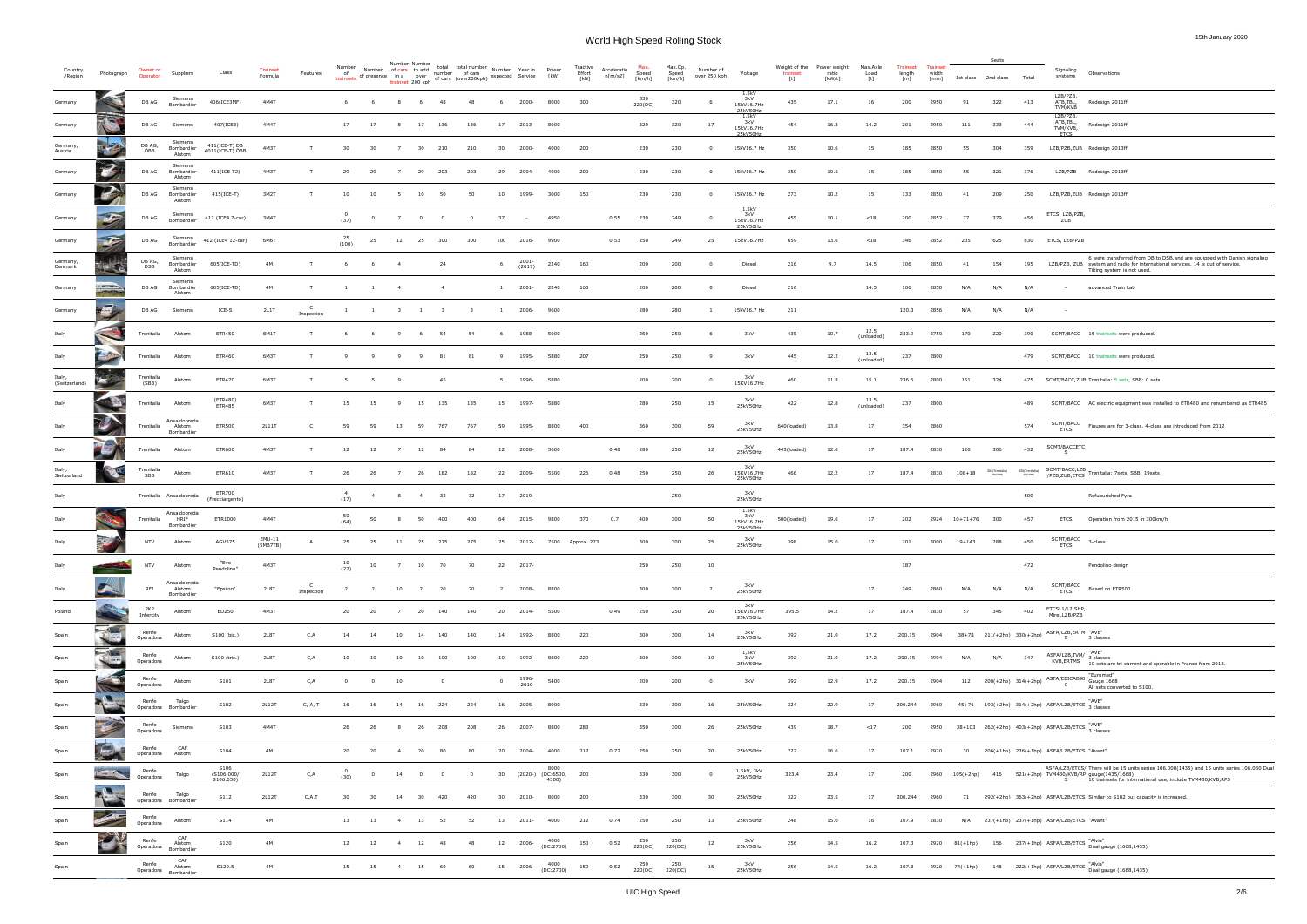| Country<br>/Region | Photograph               | Owner or<br>Operator        | Suppliers                     | Class          | Trainset<br>Formula                                 | Features            | Number<br>of<br>of presence in a over number of cars<br>trainsets of presence in a over number of cars (over200kph) expected Service | Number | Number Number<br>of cars to add |                                       | total<br>total number<br>number of cars |     |    | Number Year in | Power<br>[kW]                    | Tractive<br>Effort<br>[kN] | Acceleratio<br>n[m/s2] | Max.<br>Speed<br>[km/h]       | Max.Op.<br>Speed<br>[km/h]    | Number of<br>over 250 kph | Voltage                       | Weight of the<br>trainset<br>[t] | Power weight<br>ratio<br>[kW/t] | Max.Axle<br>Load | Trainset<br>length<br>[m] | Trainset<br>width<br>[mm] | 1st class  | Seats<br>2nd class | Total                          | Signaling<br>systems           | Observations                                                                                                                                                                                                                                                  |
|--------------------|--------------------------|-----------------------------|-------------------------------|----------------|-----------------------------------------------------|---------------------|--------------------------------------------------------------------------------------------------------------------------------------|--------|---------------------------------|---------------------------------------|-----------------------------------------|-----|----|----------------|----------------------------------|----------------------------|------------------------|-------------------------------|-------------------------------|---------------------------|-------------------------------|----------------------------------|---------------------------------|------------------|---------------------------|---------------------------|------------|--------------------|--------------------------------|--------------------------------|---------------------------------------------------------------------------------------------------------------------------------------------------------------------------------------------------------------------------------------------------------------|
| Spain              | E                        | Renfe<br>Operadora          | CAF<br>Alstom                 | S121           | 4M                                                  |                     | 29                                                                                                                                   | 29     | $\overline{a}$                  | 29<br>116                             |                                         | 116 | 29 | 2008-          | 4800                             | 212                        | 0.68                   | 250<br>220(DC)                | 250<br>220(DC)                | 29                        | 3kV<br>25kV50Hz               | 252                              | 17.5                            |                  | 107.4                     | 2920                      | N/A        | N/A                | 282                            |                                | ASFA/LZB/ETCS Pual gauge (1668,1435)                                                                                                                                                                                                                          |
| Spain              |                          | Renfe                       | Talgo<br>Operadora Bombardier | S130           | 2L11T                                               | C, A, T             |                                                                                                                                      | 32     | 13                              | 32<br>416                             | 416                                     |     | 32 | 2007-          | 4800<br>(DC:4000)                | 220                        |                        | 250<br>220(DC)                | 250<br>220(DC)                | 32                        | 3kV<br>25kV50Hz               | 312                              | 15.4                            | 18               | 185.2                     | 2960                      | $62(+1hp)$ | 236                |                                |                                | "Alvia"<br>$298(+1)$ ASFA/LZB/EBICA Alvid<br>B900/ETCS 15 costs will be converted<br>15 sets will be converted to S130H.                                                                                                                                      |
| Spain              |                          | Renfe                       | Talgo<br>Operadora Bombardier | S730           | 2L11T<br>(2T are<br>dedicated for<br>diesel engine) | C, A, T             | 12                                                                                                                                   | 12     | 13                              | 12<br>156                             |                                         | 156 | 12 | 2012-          | 4800<br>(DC:4000)<br>(Diesel:360 | 220                        |                        | 250<br>220(DC)<br>180(diesel) | 250<br>220(DC)<br>180(diesel) | 12                        | 3kV<br>25kV50Hz<br>Diesel     | 385                              | 12.5                            | 18               |                           | 2960                      | 44(+2hp)   | 216                | $260(+2hp)$                    |                                | Diesel hybrid version of S130. Diesel engines are installed on 2 end cars next<br>ASFA/LZB/EBICA to the locomotive. 15 sets are converted from S130. Dual gauge<br>B900/ETCS (1668,1435). No12 was abandoned after the accident at Santiago de<br>Compostela. |
| Spain              | $\sum$                   | Renfe<br>Operadora          | Alstom                        | S490           | 2M1T                                                |                     |                                                                                                                                      |        |                                 | $\overline{\mathbf{0}}$<br>$^{\circ}$ | - 0                                     |     |    | 1999-          | 2200                             | 130                        |                        | 220                           | 220                           |                           | 3kV                           | 159                              | 12.8                            | 16               |                           | 3282                      | 49         | 111                | $160(+1hp)$                    | ASFA                           | "Alaris"<br>Broad gauge (1668)<br>Not Operative since 2013.                                                                                                                                                                                                   |
| Spain              |                          | ADIF                        | Talgo<br>Bombardier           | A330           | 2L3T                                                | C,A,T<br>Inspection |                                                                                                                                      |        | - 5                             | - 5                                   |                                         |     |    | 2007-          |                                  |                            |                        | 330                           | 300                           |                           | 25kV50Hz                      | 190                              |                                 |                  | 82                        | 2960                      | N/A        | N/A                | N/A                            | ASFA<br><b>ETCS</b>            |                                                                                                                                                                                                                                                               |
| Portugal           |                          | CP                          | Alstom                        | CPA4000        | 4M2T                                                |                     |                                                                                                                                      |        |                                 | 10                                    |                                         |     |    | 1999-          | 3920                             | 210                        |                        | 220                           | 220                           |                           | 25kV50Hz                      | 299                              | 12.1                            | 14.4             | 158.9                     | 2920                      |            | 205                | $299 + 2hp$                    | EBICAB700                      | Broad gauge (1668)<br>Loading gauge meets CP requirement                                                                                                                                                                                                      |
| Switzerland        | <b>SAS</b>               | SBB                         | Bombardier<br>Alstom          | RABDe500(ICN)  | 4M3T                                                |                     | 44                                                                                                                                   | 44     |                                 | 308                                   |                                         |     | 44 | 2000-          | 5200                             | 210                        |                        | 220                           | 200                           |                           | 15kV16.7Hz                    | 355                              | 13.3                            |                  | 188                       | 2830                      | 125        | 326                | 451                            | ZUB                            |                                                                                                                                                                                                                                                               |
| Switzerland        | <b>All Street Street</b> | SBB                         | Stadler                       | Giruno (EC250) | 4M7T                                                |                     | (29)                                                                                                                                 |        | 11                              | 11                                    |                                         | 11  | 29 | $(2019-)$      | 6000                             | 300                        |                        | 250                           | 250                           |                           | 15kV16.7Hz<br>25kV50Hz<br>3kV |                                  |                                 |                  | 202                       | 2900                      | 117        | 288                | 405                            | SCMT/BACC/LZB<br>/PZB/ZUB/ETCS |                                                                                                                                                                                                                                                               |
| UK                 | <b>CONTE</b>             | CC, EC, EM,<br>FGW, GC,V    | <b>BREL</b>                   | <b>IC125</b>   | 2L7T<br>2L8T                                        |                     | 80                                                                                                                                   | 80     | 10                              | 720                                   |                                         |     | 80 | 1976-          | 3360                             |                            |                        | 200                           | 200                           |                           | Diesel                        | 383(2L7T)                        |                                 |                  | 197<br>220                | 2740                      |            |                    | 472 etc                        | AWS/TPWS                       | CC: Cross Country, EC: East Coast, EM: East Midlands, FGW: First Great<br>Western, GC: Grand Central, V:Virgin                                                                                                                                                |
| UK                 | 47                       |                             | East Coast BREL, Alstom       | IC225          | 1L9T                                                |                     |                                                                                                                                      | 30     | 10                              | 300                                   |                                         |     | 30 | 1989-          | 4350                             |                            |                        | 225                           | 200                           |                           | 25kV50Hz                      |                                  |                                 |                  | 226                       | 2740                      | 112        | 368                | 480                            | AWS/TPWS                       |                                                                                                                                                                                                                                                               |
| UK                 | <b>Ticky</b>             | EC, GC, HT,<br><b>NR</b>    | Alstom                        | 180            | <b>5M</b>                                           |                     | 14                                                                                                                                   | 14     |                                 | 70                                    |                                         |     | 14 | 2000-          | 2800                             |                            |                        | 200                           | 200                           |                           | Diesel                        | 252.5                            | 10.2                            |                  | 116.5                     | 2730                      | - 42       | 226                | 268                            | AWS/TPWS                       | "Adelante"<br>EC: East Coast, GC: Grand Central, HT: Hull Trains, NR: Northern Rail                                                                                                                                                                           |
| UK                 |                          | Cross<br>Country            | Bombardier                    | 220            | 4M                                                  |                     | 34                                                                                                                                   | 34     | $\overline{4}$                  | 136                                   |                                         |     | 34 | 2001-          | 2200                             |                            |                        | 200                           | 200                           |                           | Diesel                        | 185.6                            | 11.0                            |                  | 93.34                     | 2730                      | -26        | 162                | 188                            | AWS/TPWS "Voyger"              |                                                                                                                                                                                                                                                               |
| UK                 |                          | Cross<br>Country,<br>Virgin | Bombardier                    | 221            | 4M<br><b>5M</b>                                     |                     | 40                                                                                                                                   | 44     | $\overline{5}$                  | 176                                   |                                         |     | 44 |                | 2002-2800(5M)                    |                            |                        | 200                           | 200                           |                           | Diesel                        | 227(4M)<br>282.8(5M)             | 9.2                             |                  | 93.3(4M)<br>116.2(5M)     | 2730                      | -26        | 162(4M)            | 188(4M)<br>$224(5M)$ $250(5M)$ |                                | AWS/TPWS "Super Voyger"                                                                                                                                                                                                                                       |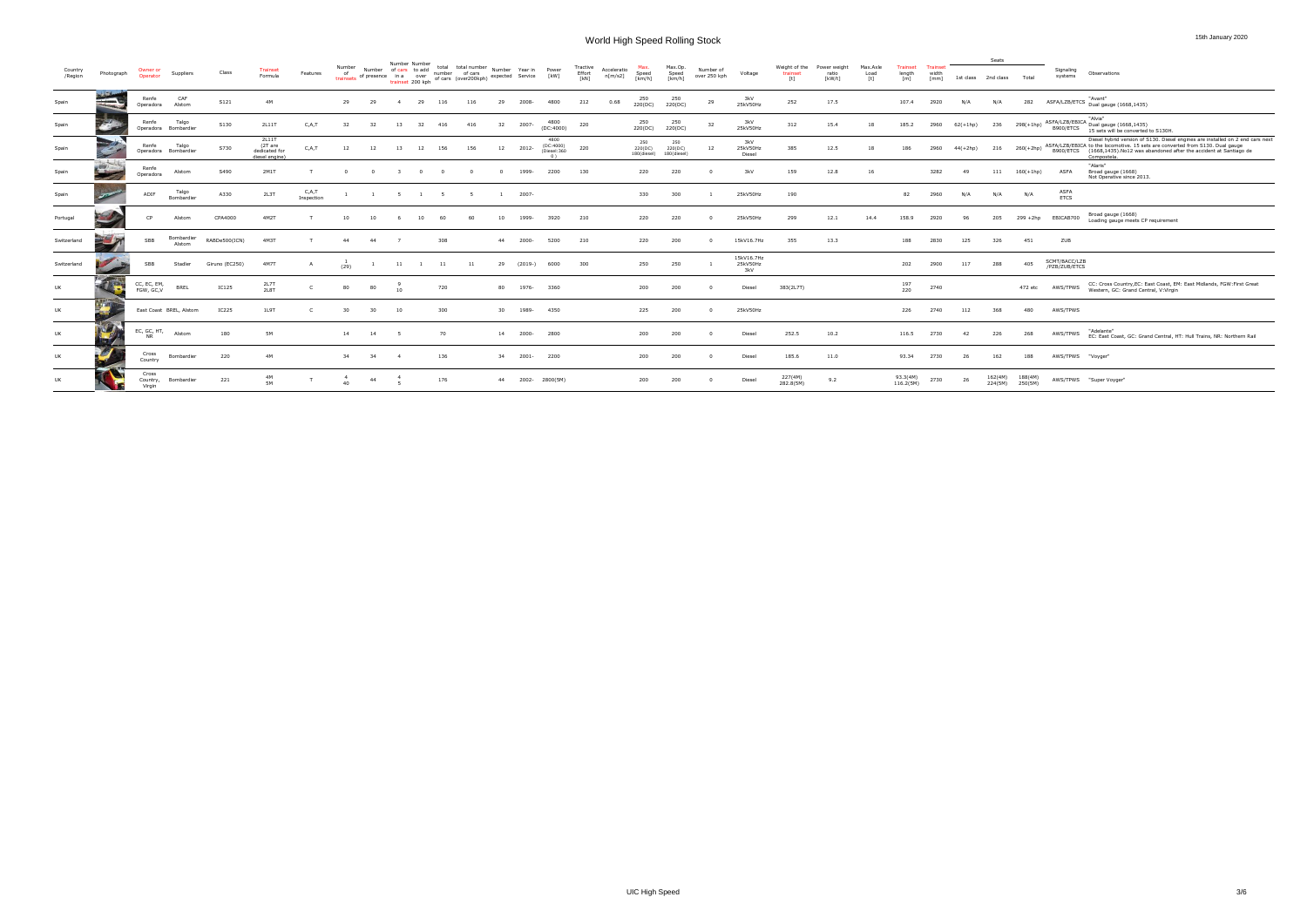|                        |            |                                   |                                |                                                                                |                            |          |                           |                | Number Number                                  |                          |                                                                         |                |               |                |                            |                        |                 |                            |                           |                                        |                                                                                                                                                                                                                                                                                                                                                                                                                                                                                                                                                             |                                |                           |                           |                                  |        | Seats               |       |                      |                                                                                                                                                                                                                                      |
|------------------------|------------|-----------------------------------|--------------------------------|--------------------------------------------------------------------------------|----------------------------|----------|---------------------------|----------------|------------------------------------------------|--------------------------|-------------------------------------------------------------------------|----------------|---------------|----------------|----------------------------|------------------------|-----------------|----------------------------|---------------------------|----------------------------------------|-------------------------------------------------------------------------------------------------------------------------------------------------------------------------------------------------------------------------------------------------------------------------------------------------------------------------------------------------------------------------------------------------------------------------------------------------------------------------------------------------------------------------------------------------------------|--------------------------------|---------------------------|---------------------------|----------------------------------|--------|---------------------|-------|----------------------|--------------------------------------------------------------------------------------------------------------------------------------------------------------------------------------------------------------------------------------|
| Country<br>/Region     | Photograph | Owner or<br>Operator              | Suppliers                      | Class                                                                          | <b>Trainset</b><br>Formula | Features | Number<br>of<br>trainsets |                | Number of cars to add<br>of presence in a over | total                    | total number<br>trainset 200 kph of cars (over200 kph) expected Service | Number         | Year in       | Power<br>[kW]  | Tractive<br>Effort<br>[kN] | Acceleratio<br>n[m/s2] | Speed<br>[km/h] | Max.Op.<br>Speed<br>[km/h] | Number of<br>over 250 kph | Voltage                                | Weight of the<br>trainset<br>$[t] \centering% \includegraphics[width=0.9\textwidth]{Figures/PN1.png} \caption{The 3D (black) model for the $L^2$-error of the estimators in the $L^2$-error of the estimators in the $L^2$-error of the $L^2$-error of the $L^2$-error of the $L^2$-error of the $L^2$-error of the $L^2$-error of the $L^2$-error of the $L^2$-error of the $L^2$-error of the $L^2$-error of the $L^2$-error of the $L^2$-error of the $L^2$-error of the $L^2$-error of the $L^2$-error of the $L^2$-error of the $L^2$-error of the $L$ | Power weigh<br>ratio<br>[kW/t] | Max.Axle<br>Load<br>[t]   | Trainset<br>length<br>[m] | <b>Trainset</b><br>width<br>[mm] |        | 1st class 2nd class | Total | Signaling<br>systems | Observations                                                                                                                                                                                                                         |
| UK                     |            | East<br>Midlands                  | Bombardier                     | 222                                                                            | 4M<br>5M<br>7M             |          | 17                        | 27             |                                                | 135                      |                                                                         | 27             |               | 2004- 3920(7M) |                            |                        | 200             | 200                        |                           | Diesel                                 |                                                                                                                                                                                                                                                                                                                                                                                                                                                                                                                                                             |                                |                           | 161.8(7M)                 | 2730                             | 106    | 236                 | 342   | AWS/TPWS "Meridian"  |                                                                                                                                                                                                                                      |
| UK                     |            | Virgin                            | Alstom                         | 390                                                                            | 6M3T                       |          |                           | 56             |                                                | 504                      |                                                                         | -56            | 2002-         | 5500           | 204                        |                        | 225             | 200                        |                           | 25KV50Hz                               | 458<br>(loaded)                                                                                                                                                                                                                                                                                                                                                                                                                                                                                                                                             | 12.0                           | 16.1                      | 217                       | 2730                             | 145    | 294                 | 439   | AWS/TPWS             | Decided to increasing train length to 11 car for 31 train sets and creation of<br>4 new 11 car trainsets.                                                                                                                            |
| UK                     |            | Southeaster                       | Hitachi                        | 395                                                                            | 4M2T                       |          | 29                        | 29             | - 6                                            | 29<br>174                | 174                                                                     | - 29           | 2009-         | 3360           |                            | 0.7                    | 225             | 225                        |                           | 0.75KV<br>25kV50Hz                     |                                                                                                                                                                                                                                                                                                                                                                                                                                                                                                                                                             |                                | 11<br>(unloaded,<br>Avg.) | 121.8                     | 2810                             | - 0    | 348                 | 348   | TVM/KVB<br>AWS/TPWS  |                                                                                                                                                                                                                                      |
| UK                     |            | IEP(GreatW<br>estern,<br>ainline) | Hitachi<br>EastCoastm (H&HRE*) | 800                                                                            | 3M2T                       |          | (46)                      |                |                                                | 30                       |                                                                         | 46             | 2017-         |                |                            | 0.7                    | 200             | 200                        |                           | 25kV50Hz<br>+ Diesel (Bi-<br>mode)     | 230<br>249 (bi-mode)                                                                                                                                                                                                                                                                                                                                                                                                                                                                                                                                        |                                | 18.4                      | 130                       | 2740                             |        |                     |       | AWS/TPWS             | Agility Trains, Bi-mode<br>Bi-mode is possible to be propelled by both electricity and diesel engine who provide electricity to<br>motors.<br>46 sets: 5-cars; 36 sets for Great Western Main Line, 10 sets for East Coast main line |
| UK                     |            | IEP(GreatW<br>estern,<br>ainline) | Hitachi<br>EastCoastm (H&HRE*) | 800                                                                            | 9-cars                     |          | (34)                      | $\overline{0}$ | $\alpha$                                       | $\overline{0}$           |                                                                         |                | 34 2017-      |                |                            | 0.7                    | 200             | 200                        |                           | 25kV50Hz<br>+ Diesel (Bi-<br>mode)     | 230<br>249 (bi-mode)                                                                                                                                                                                                                                                                                                                                                                                                                                                                                                                                        |                                | 18.4                      | 130                       | 2740                             |        |                     |       | AWS/TPWS             | Agility Trains, Bi-mode<br>Bi-mode is possible to be propelled by both electricity and diesel engine who provide electricity to<br>34 sets: 9-cars 21 sets for Great Western Main Line, 13 sets for East Coast main line             |
| UK                     |            | IEP(EastCo<br>astmainline         | Hitachi<br>$(H8HRE*)$          | 801                                                                            | 3M2T                       |          | (12)                      | $\mathbf{0}$   | - 5                                            | $\overline{\mathbf{0}}$  |                                                                         |                | 12 (2018-)    |                |                            | 0.7                    | 200             | 200                        |                           | 25kV50Hz<br>+ Diesel (Bi-<br>mode)     |                                                                                                                                                                                                                                                                                                                                                                                                                                                                                                                                                             |                                | 18.4                      | 234                       | 2740                             |        |                     |       | AWS/TPWS             | <b>Agility Trains</b><br>12 sets: 5-cars; for East Coast Main Line                                                                                                                                                                   |
| UK                     |            | IEP(EastCo<br>astmainline         | Hitachi<br>$(H8HRE*)$          | 801                                                                            | 9-cars                     |          | (30)                      | $^{\circ}$     |                                                | $^{\circ}$               |                                                                         |                | 30 (2018-)    |                |                            | 0.7                    | 200             | 200                        |                           | 25kV50Hz<br>+ Diesel (Bi-<br>mode)     |                                                                                                                                                                                                                                                                                                                                                                                                                                                                                                                                                             |                                | 18.4                      | 234                       | 2740                             |        |                     |       | AWS/TPWS             | <b>Agility Trains</b><br>30 sets: 9-cars; for East Coast Main Line                                                                                                                                                                   |
| UK                     |            | reatWeste<br>rn                   | Hitachi<br>$(H&HHI*)$          | 802                                                                            | 3M2T                       |          | (22)                      | $^{\circ}$     |                                                | $\overline{\phantom{0}}$ |                                                                         |                | 22 (2018-)    |                |                            | 0.75                   | 200             | 200                        |                           | 25kV50Hz<br>+ Diesel (Bi-<br>mode)     |                                                                                                                                                                                                                                                                                                                                                                                                                                                                                                                                                             |                                |                           |                           |                                  |        |                     |       |                      | Bi-mode, AT300<br>AWS/TPWS Bi-mode is possible to be propelled by both electricity and diesel engine who<br>provide electricity to motors.                                                                                           |
| UK                     |            | reatWeste<br><b>rn</b>            | Hitachi<br>$(H&HHI*)$          | 802                                                                            | 9-cars                     |          | (14)                      | $^{\circ}$     |                                                | $^{\circ}$               |                                                                         |                | 14 (2018-)    |                |                            | 0.75                   | 200             | 200                        |                           | 25kV50Hz<br>+ Diesel (Bi-<br>mode)     |                                                                                                                                                                                                                                                                                                                                                                                                                                                                                                                                                             |                                |                           |                           |                                  |        |                     |       |                      | Bi-mode, AT300<br>AWS/TPWS Bi-mode is possible to be propelled by both electricity and diesel engine who<br>provide electricity to motors.                                                                                           |
| UK                     |            | Eurostar                          | Siemens                        | 374<br>e320                                                                    | 8M8T                       |          | 12<br>(17)                | 12             | 16                                             | 12<br>192                | 192                                                                     | 17             | 2015-         | 16000          |                            |                        | 320             | 300                        | 12                        | 1.5kV<br>3kV<br>15kV16.7Hz<br>25kV50Hz |                                                                                                                                                                                                                                                                                                                                                                                                                                                                                                                                                             |                                | 17                        | 400                       | 2950                             | 222    | 672                 | 894   |                      | TVM/KVB, TBL, A No. 4001-4010<br>WS/TPWS, ETCS Siemens Velaro D series.                                                                                                                                                              |
| Czech                  |            | CD                                | Alstom                         | CD 680 "Pendolino"                                                             | 4M3T                       |          | 7                         | $\overline{7}$ | $\overline{7}$                                 | 49<br>$\overline{z}$     | 49                                                                      | $\overline{z}$ | 2003-         | 4000           | 200                        |                        | 230             | 230                        |                           | 3kV<br>15KV16.7Hz<br>25kV50Hz          | 385                                                                                                                                                                                                                                                                                                                                                                                                                                                                                                                                                         | 9.7                            | 14.75                     | 184.4                     | 2800                             | 105    | 228                 | 333   | LS, LZB/PZB          |                                                                                                                                                                                                                                      |
| Czech                  |            | CD.                               | Siemens                        | "ČD railjet"<br>Siemens Taurus<br>$(OBB 1216) +$<br>Siemens Viaggio<br>Comfort | 1L7T                       | C.       |                           | $\overline{7}$ | 8                                              | 56<br>$\overline{7}$     | 56                                                                      | $\overline{z}$ | 2014-         | 6000           | 300                        |                        | 230             | 230                        |                           | 3kV<br>15kV16.7Hz<br>25kV50Hz          | 479                                                                                                                                                                                                                                                                                                                                                                                                                                                                                                                                                         | 11.7                           | 21.5                      | 204.78                    | 2825                             | $6+42$ | 394                 | 442   |                      | LZB/PZB,ZUB Locomotive: Class 1216 type                                                                                                                                                                                              |
| Netherlands<br>Belgium |            | SNCB                              | NS Hispeed Ansaldobreda        | V250                                                                           | 4M4T                       |          |                           |                |                                                | $^{\circ}$               | 0                                                                       | $\mathbf{0}$   | 2012-<br>2013 | 5500           | 300                        | 0.58                   | 250             | 250                        |                           | 1.5kV<br>3kV<br>25kV50Hz               | 423                                                                                                                                                                                                                                                                                                                                                                                                                                                                                                                                                         | 11.8                           | 17                        | 200.9                     | 2870                             | 127    | 419                 | 546   | CS                   | ATB, TBL, LZB, ET NS Hispeed: 9(7) sets, SNCB 0(3) sets<br>2013.1- service is suspended.                                                                                                                                             |
| Russia                 |            | RZD                               | <b>RVR</b>                     | ER200                                                                          | 8M2T                       |          |                           | $\Omega$       | 10                                             | $^{\circ}$               |                                                                         |                | 1974-<br>2009 | 7680           |                            | 0.4                    | 200             | 200                        |                           | 3kV                                    | 557.4                                                                                                                                                                                                                                                                                                                                                                                                                                                                                                                                                       | 12.8                           |                           | 260                       | 3130                             |        |                     | 544   |                      | Broad gauge (1520)                                                                                                                                                                                                                   |
| Russia                 |            | RZD                               | Siemens                        | "Sapsan" B1                                                                    | 4M61                       |          | 12                        | 12             | 10                                             | 12<br>120                | 120                                                                     | 12             | 2009-         | 8000           | 328                        | 0.43                   | 250             | 250                        | -12                       | 3kV                                    | 662(Loaded)                                                                                                                                                                                                                                                                                                                                                                                                                                                                                                                                                 | 12.1                           | 17                        | 250                       | 3265                             | 104    | 500                 | 604   |                      | Broad gauge (1520)                                                                                                                                                                                                                   |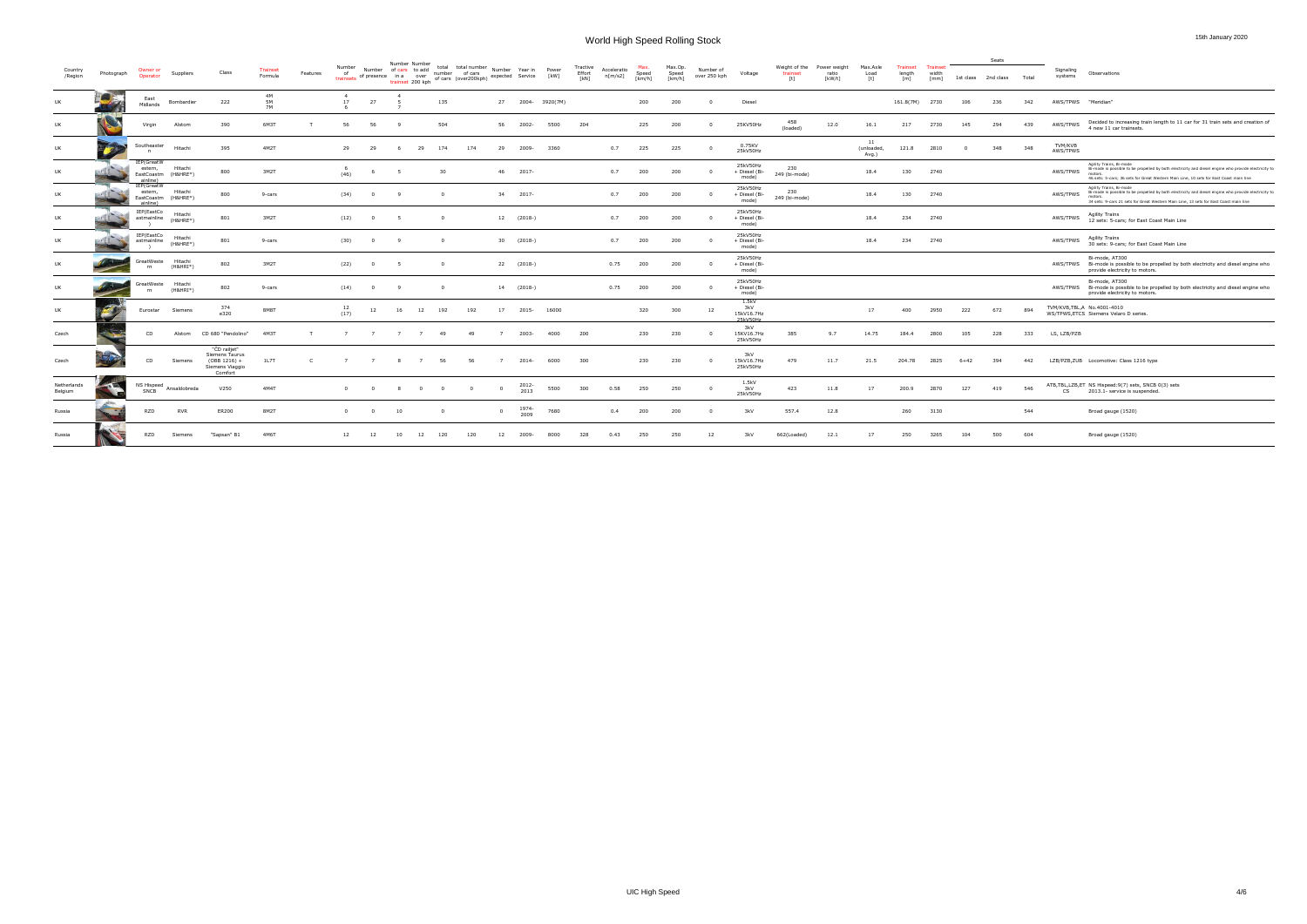| Country<br>/Region | Photograph                          | Owner or<br>Operator | Suppliers                              | Class              | Trainset<br>Formula | Features | Number<br>trainsets of presence in a over | Number of cars to add $\frac{1}{2}$ number of cars           | Number Number<br>trainset 200 kph |                |                | total total number Number Year in Power<br>of cars (over200kph) expected Service [kW] |                |                |              | Tractive<br>Effort<br>[kN] | Acceleratio<br>n[m/s2] | Max.<br>Speed<br>[km/h] | Max.Op.<br>Speed<br>[km/h] | Number of<br>over 250 kph | Voltage         | Weight of the<br>trainset<br>[t] | Power weight<br>ratio<br>[kW/t] | Max.Axle<br>Load<br>[t] | Trainset<br>length<br>[m] | Trainset<br>width<br>[mm] |                                 | Seats<br>1st class 2nd class | Total                    | Signaling<br>systems     | Observations                                                                                                                                                                            |
|--------------------|-------------------------------------|----------------------|----------------------------------------|--------------------|---------------------|----------|-------------------------------------------|--------------------------------------------------------------|-----------------------------------|----------------|----------------|---------------------------------------------------------------------------------------|----------------|----------------|--------------|----------------------------|------------------------|-------------------------|----------------------------|---------------------------|-----------------|----------------------------------|---------------------------------|-------------------------|---------------------------|---------------------------|---------------------------------|------------------------------|--------------------------|--------------------------|-----------------------------------------------------------------------------------------------------------------------------------------------------------------------------------------|
| Russia             |                                     | <b>RZD</b>           | Siemens                                | "Sapsan" B2        | 4M6T                |          | $\sim$ 4                                  | $\overline{4}$                                               | 10                                | $\overline{4}$ | -40            |                                                                                       |                | 2009-          | 8000         | 328                        | 0.42                   | 250                     | 250                        | $\overline{4}$            | 3kV<br>25kV50Hz | 678(Loaded)                      | 11.8                            | 18                      | 250                       | 3265                      | 104                             | 500                          | 604                      |                          | Broad gauge (1520)                                                                                                                                                                      |
| Finland            |                                     | VR                   | Alstom                                 | SM3 "Pendolino"    | 4M2T                | T        | 18                                        | 18                                                           | - 6                               | 18             | 108            | 108                                                                                   | 18             | 1995-          | 4000         | 163                        | 0.5                    | 220                     | 220                        | $\Omega$                  | 25kV50Hz        | 328                              | 11.5                            | 14.3                    | 159                       | 3200                      | 47                              |                              |                          |                          | 238(+2) 285(+2) EBICAB900 Broad gauge (1524)                                                                                                                                            |
| Finland, Russia    | 20                                  | Karelian<br>Railways | Alstom                                 | Sm6 "Allegro"      | 4M3T                | T        | $\overline{4}$                            | $\overline{4}$                                               | $\overline{7}$                    | $\overline{4}$ | 28             | 28                                                                                    | $\overline{4}$ | 2010-          | 5500         | 226                        |                        | 220                     | 220                        | $\mathbf 0$               | 3kV<br>25kV50Hz | 409(Loaded)                      | 13.4                            | 17                      | 184.8                     | 3200                      | $42 + 6$                        | 304                          | 352+2hp                  |                          | Broad gauge (1522 and 1520)<br>Operated by RZD and VR.                                                                                                                                  |
| Norway             |                                     | Flytoget             | Bombardier                             | <b>BM71</b>        | 3M                  |          | 16                                        | 16                                                           | $\overline{\mathbf{3}}$           | 16             | 48             | 48                                                                                    | 16             | 1997-          | 1950         |                            |                        | 210                     | 210                        | $^{\circ}$                | 15KV16.7Hz      | 158                              | 11.4                            |                         | 82.1                      | 3048                      |                                 | 168                          | 168                      |                          | EBICAB700 An intermediate car is being introduced for all sets.                                                                                                                         |
| Norway             |                                     | NSB                  | Bombardier                             | <b>BM73</b>        | 4M                  | T        | 22                                        | 22                                                           | $\overline{4}$                    | 22             | 88             | 88                                                                                    | 22             | 1999-          | 1950         |                            |                        | 210                     | 210                        | $^{\circ}$                | 15KV16.7Hz      | 212                              | 8.5                             | 16.5                    | 108                       | 3048                      |                                 |                              | 203<br>246               | EBICAB700 "Signatur"     |                                                                                                                                                                                         |
| Slovenia           |                                     | SZ                   | Alstom                                 | ETR310             | 2M1T                | T        | $\overline{2}$                            | $\overline{2}$                                               | $\overline{\phantom{a}}$          |                | - 6            |                                                                                       | $\overline{2}$ | 2002-          | 1980         |                            |                        | 200                     | 200                        | $^{\circ}$                | 3kV             |                                  |                                 | 14.8                    | 81.2                      | 2800                      | 30                              | 136                          | 166                      | SCMT/BACC, PZB           |                                                                                                                                                                                         |
| Sweden             | $\mathcal{F}$                       | SJ                   | Bombardier                             | X2(X2000)          | 1L5T<br>1L6T        | C, T     | 36                                        | 43                                                           |                                   |                | 294            |                                                                                       | 43             | 1990-          | 3260         | 160                        |                        | 200                     | 200                        | $^{\circ}$                | 15kV16.7Hz      | 360(6T)                          | 8.5                             | 18.5                    | 140<br>165                | 3080                      | -48<br>96                       | 213                          | 261(+2hp)<br>$309(+2hp)$ | EBICAB700                |                                                                                                                                                                                         |
| Sweden             |                                     | SJ                   | Alstom                                 | X40                | 2M<br>3M            | D        | 16<br>27                                  | 43                                                           |                                   |                | 113            |                                                                                       |                | 43 2005-       | 1600<br>2400 |                            | 0.64                   | 200                     | 200                        | $^{\circ}$                | 15kV16.7Hz      | 140<br>205                       | 10.4                            |                         | $\frac{55.1}{81.5}$       | 2960                      |                                 | 180<br>288                   | 180<br>288               | EBICAB700                |                                                                                                                                                                                         |
| Sweden             |                                     | Arlanda<br>Express   | Alstom                                 | X3                 | 2M2T                |          | 7                                         | 7                                                            | $\overline{4}$                    |                | 28             |                                                                                       | 7              | 1999-          | 2240         |                            |                        | 200                     | 200                        | $^{\circ}$                | 15kV16.7Hz      | 193                              | 10.8                            |                         | 93.4                      | 3063                      |                                 | 190                          | 190                      | EBICAB700                |                                                                                                                                                                                         |
| Sweden             |                                     | SJ                   | Bombardier                             | X55 (SJ 3000)      | EMU-4               |          | (20)                                      | $\overline{0}$                                               | $\overline{4}$                    |                | $\overline{0}$ |                                                                                       |                | 20 2012- 3180  |              |                            |                        | 250                     | 200                        | $^{\circ}$                | 15kV16.7Hz      | 274                              | 10.8                            |                         | 107                       | 3430                      | 64                              | 181                          | 245                      | EBICAB700<br><b>ETCS</b> |                                                                                                                                                                                         |
| Sweden             |                                     | SJ                   |                                        | Snabbtåg           |                     |          | (30)                                      | $\overline{\phantom{0}}$                                     |                                   |                | $\overline{0}$ |                                                                                       |                | 30 (<2030)     |              |                            |                        |                         |                            |                           |                 |                                  |                                 |                         |                           |                           |                                 |                              | 350                      |                          |                                                                                                                                                                                         |
| Greece             |                                     | TrainOSE             | Alstom                                 | <b>ETR485</b>      |                     |          |                                           |                                                              |                                   |                |                |                                                                                       |                |                |              |                            |                        | 250                     |                            |                           |                 |                                  |                                 |                         |                           |                           |                                 |                              | 480                      | <b>ETCS</b>              |                                                                                                                                                                                         |
| China              |                                     | CR                   | CSR-<br>Bombardier                     | CRH1A              | 5M3T                |          | 128<br>(151)                              | 128                                                          | - 8                               |                | 1024           |                                                                                       | 151            | 2006-          | 5500         | 320                        | 0.6                    | 250                     | 200                        | 128                       | 25kV50Hz        | 435                              | 11.3                            | 16.5                    | 213.5                     | 3328                      |                                 | 144(128) 524(483) 668(611)   |                          | CTCS <sub>2</sub>        | As for the number of seats, outside the parenthesis is for the fixed seats,<br>inside the parenthesis is for the rotatable seats.<br>No.46 was abandoned after the accident in Wenzhou. |
| China              |                                     | CR                   |                                        | CRH1A-A            | 5M3T                |          | 87                                        | 87                                                           |                                   |                | 696            |                                                                                       |                | 87 2016-       |              |                            |                        |                         |                            |                           |                 |                                  |                                 |                         |                           |                           |                                 |                              |                          |                          |                                                                                                                                                                                         |
| China              | <b>The Second Second</b><br>$4 - 7$ | CR                   | CSR-<br>Bombardier                     | CRH1B              | 10M6T               |          | 24                                        | 24                                                           | 16                                |                | 384            |                                                                                       | 24             | 2008-          | 11000        | 320                        | 0.6                    | 250                     | 200                        | 24                        | 25kV50Hz        | 850                              | 11.5                            | 16.5                    | 426.3 3328                |                           |                                 |                              | 1299+2                   | CTCS <sub>2</sub>        |                                                                                                                                                                                         |
| China              |                                     | CR                   | CSR-<br>Bombardier                     | CRH1E              | 10M6T               |          | 20                                        | 20                                                           | 16                                |                | 320            |                                                                                       | 20             | 2009-          | 11000        |                            | 0.6                    | 250                     | 200                        | 20                        | 25kV50Hz        | 890                              | 11.7                            | 16.5                    | 428.9                     | 3328                      | $16 + 480$<br>(Sleeping<br>Car) | 122                          | $618 + 2$                | CTCS <sub>2</sub>        | 13 cars are 1st class sleeping cars(1 car is special 1st class sleeping), 2 cars<br>are 2nd class seating cars, 1 car is a dining car.                                                  |
| China              | <b>Agent</b>                        | CR                   | KHI*, CSR-<br>Sifang                   | CRH2A              | 4M4T                |          | 473                                       | 473                                                          |                                   |                | 3784           |                                                                                       | 473            | 2008-          | 4800         | 176                        |                        | 250                     | 200                        | 473                       | 25kV50Hz        | 359.7                            | 11.8                            | 14                      | 201.4                     | 3380                      | 51                              | 559                          | 610                      | CTCS <sub>2</sub>        | 1 car is 1st seating car, 7 cars are 2nd seating cars<br>1 set is used as the inspection car.                                                                                           |
| China              | 四                                   | CR                   | CSR-Sifang                             | CRH2B              | 8M8T                |          | 20                                        | 20                                                           | - 16                              |                | 320            |                                                                                       | 20             | 2008-          | 9600         | 352                        |                        | 250                     | 200                        | 20                        | 25kV50Hz        | 758.8                            | 11.8                            | 14                      | 401.4                     | 3380                      | 155                             | 1074                         | 1229                     | CTCS <sub>2</sub>        | 3 Cars are 1st seating cars, 12 cars are 2nd seating cars, 1 car is dining car.                                                                                                         |
| China              | <b>TALE</b>                         | <b>CR</b>            | CSR-Sifang                             | CRH <sub>2</sub> C | 6M2T                |          | 49                                        | 49                                                           | 8                                 | 49             | 392            | 392                                                                                   | 49             | 2008-          | 8760         | 264                        |                        | 350                     | 300                        | 49                        | 25kV50Hz        | 370.8                            | 19.5                            | 14                      | 201.4                     | 3380                      | 51                              | 559                          | 610                      | CTCS 2, 3                | 1 car is 1st seating car, 6 cars are 2nd seating cars, 1 car is 2nd<br>seating/dining car<br>1 set is used as the inspection car.                                                       |
| China              | <b>The Second Second Second</b>     | CR                   | CSR-Sifang                             | CRH2C2             | 6M2T                |          | 11                                        | 11                                                           | 8 <sup>8</sup>                    | 11             | 88             | 88                                                                                    | 11             | 2008-          | 8760         | 264                        |                        | 350                     | 300                        | 11                        | 25kV50Hz        | 370.8                            | 19.5                            | 14                      | 201.4                     | 3380                      | 51                              | 559                          | 610                      |                          | 1 car is 1st seating car, 6 cars are 2nd seating cars, 1 car is 2nd<br>CTCS 2, 3 seating/dining car<br>1 set is used as the inspection car.                                             |
| China              |                                     | CR D                 | CSR-Sifang                             | CRH2E              | 8M8T                |          | 24                                        | 24                                                           | 16                                |                | 384            |                                                                                       | 24             | 2009-          | 9600         | 352                        |                        | 250                     | 200                        | 24                        | 25kV50Hz        | 778.9                            | 11.6                            | 14                      | 401                       | 3380                      | 520<br>(Sleeping<br>Car)        | 100                          | 620                      | CTCS <sub>2</sub>        | 13 cars are 1st class sleeping cars, 2 cars are 2nd class seating cars, 1 car is<br>dining car.                                                                                         |
| China              | $\frac{1}{2}$                       | <b>CR</b>            | CSR-Sifang                             | CRH2G              | 4M4T                |          | 20                                        | 20                                                           | 8                                 | 20             | 160            | 160                                                                                   | 20             | 2015-          | 9280         |                            | 0.39                   | 250                     | 250                        | 20                        | 25kV50Hz        |                                  |                                 | 15.45                   | 201.4                     | 3380                      | 48                              | 565                          | 613                      | CTCS <sub>2</sub>        |                                                                                                                                                                                         |
| China              |                                     | CR                   |                                        | CRH3A              | 4M4T                |          | <b>1</b>                                  | $\frac{1}{2}$                                                | 8                                 | $\mathbf{1}$   | - 8            | -8                                                                                    | $\mathbf{1}$   | 2017-          |              |                            |                        | 250                     | 250                        | -1                        | 25kV50Hz        |                                  |                                 |                         |                           |                           |                                 |                              | 616                      |                          |                                                                                                                                                                                         |
| China              | <b>TARA</b>                         | CR                   | Siemens,<br>CNR-<br>Tanshang           | CRH3C              | 4M4T                |          | 80                                        | 80                                                           | 8                                 | 80             | 640            | 640                                                                                   | 80             | 2008-          | 8800         | 300                        | 0.46                   | 350                     | 300                        | 80                        | 25kV50Hz        | 425                              | 18.7                            | 17                      | 200                       | 3260                      | 66                              | 490                          | $556 + 1$                | CTCS 2, 3                | 1 car is 1st class seating car, 6 cars are 2nd seating cars, 1 car is 1st<br>seating/dining car.                                                                                        |
| China              | P                                   | CR                   | Alstom, CNR-<br>Changchun              | CRH5A              | 5M3T                |          | 140                                       | 140                                                          | -8                                |                | 1120           |                                                                                       | 140            | 2007-          | 5500         | 302                        | 0.6                    | 250                     | 200                        | 140                       | 25kV50Hz        | 451.3                            | 11.0                            | <17                     | 211.5                     | 3200                      |                                 | 60(112) 562(474) 622(586)    |                          | CTCS <sub>2</sub>        | As for the seat's number, the figure outside the parenthesis is for the fixed<br>seats inside the parenthesis is for the rotatable seat.                                                |
| China              | P                                   | CR                   | Alstom, CNR-<br>Changchun              | CRH5G              | 5M3T                |          | 88                                        | 88                                                           | -8                                |                | 704            |                                                                                       | 88             | 2007-          | 5500         | 302                        | 0.6                    | 250                     | 200                        | 88                        | 25kV50Hz        | 451.3                            | 11.0                            | <17                     | 211.5                     | 3200                      |                                 | 60(112) 562(474) 622(586)    |                          | CTCS <sub>2</sub>        | As for the seat's number, the figure outside the parenthesis is for the fixed<br>seats inside the parenthesis is for the rotatable seat.                                                |
| China              | $\mathbf{r}$<br><b>FRIT</b>         | CR                   | CSR-Puzhen<br>Rollngstock<br>Co.Lit.   | CRH6A              | 4M4T                |          | 27                                        | 27                                                           | - 8                               |                | 216            |                                                                                       | 27             | 2013-          | 5520         |                            | 0.65                   | 220                     | 200                        | $^{\circ}$                | 25kV50Hz        |                                  |                                 | 15.5                    | 201.4                     | 3300                      |                                 | 557                          | 1488                     |                          | CTCS 2, 3 CRH6A will be existed. operating speed is under 200km/h.                                                                                                                      |
| China              |                                     | CR                   | CSR-Sifang                             | CRH380A            | 6M2T                |          | 316                                       | 316                                                          | 8                                 | 316            | 2528           | 2528                                                                                  | 316            | 2010-          | 9600         |                            |                        | 350                     | 300                        | 316                       | 25kV50Hz        |                                  |                                 | $15$                    | 203                       | 3380                      | $12 + 95$                       | 373                          | 480                      |                          | CTCS 2, 3 12 seats: "sightseeing". There are other 14 seats for dining car.                                                                                                             |
| China              |                                     | CR                   | CSR-Sifang                             | CRH380AL           | 14M2T               |          | 113                                       | 113                                                          | 16                                | 113            | 1808           | 1808                                                                                  | 113            | 2011-21560     |              |                            |                        | 350                     | 300                        | 113                       | 25kV50Hz        |                                  |                                 | < 15                    | 403                       | 3380                      | 56+6+76 923                     |                              | 1061                     |                          | CTCS 2, 3 56 seats: business class, 6 seats: "sightseeing".                                                                                                                             |
| China              |                                     | CR                   |                                        | CRH380AG           |                     |          | 16                                        | 16                                                           | 8                                 |                | 128            |                                                                                       | 16             |                |              |                            |                        |                         |                            |                           |                 |                                  |                                 |                         |                           |                           |                                 |                              |                          |                          |                                                                                                                                                                                         |
| China              | n.                                  | CR                   | CNR-<br>Changchun                      | CRH380B            | 4M4T                |          | 354                                       | 354                                                          | 8                                 | 354 2832       |                | 2832                                                                                  | 354            | $2011 -$       | 9200         |                            |                        | 350                     | 300                        | 354                       | 25kV50Hz        |                                  |                                 | <17                     | 200                       | 3260                      | 72                              | 528                          | $600 + 1$                | CTCS 2, 3                |                                                                                                                                                                                         |
| China              | 12                                  | <b>CR</b>            | CNR-<br>Tanshang,<br>CNR-<br>Changchun | CRH380BL           | 8M8T                |          | 149                                       | 149                                                          | 16                                | 149 2384       |                | 2384                                                                                  | 149            | 2011-          | 18400        |                            | 0.41                   | 350                     | 300                        | 149                       | 25kV50Hz        |                                  |                                 | <17                     | 400                       | 3260                      | $24 + 190$                      | 791                          | 1005                     |                          | CTCS 2, 3 24 seats: business                                                                                                                                                            |
| China              |                                     | CR                   | CNR-<br>Changchun                      | CRH380BG           | 4M4T                |          |                                           | $141 \qquad 141 \qquad 8 \qquad 141 \qquad 1128 \qquad 1128$ |                                   |                |                |                                                                                       |                | 141 2011- 9200 |              |                            |                        | 350                     | 300                        | 141                       | 25kV50Hz        |                                  |                                 | < 17                    | 200                       | 3260                      | 72                              | 528                          |                          | 600+1 CTCS 2, 3          |                                                                                                                                                                                         |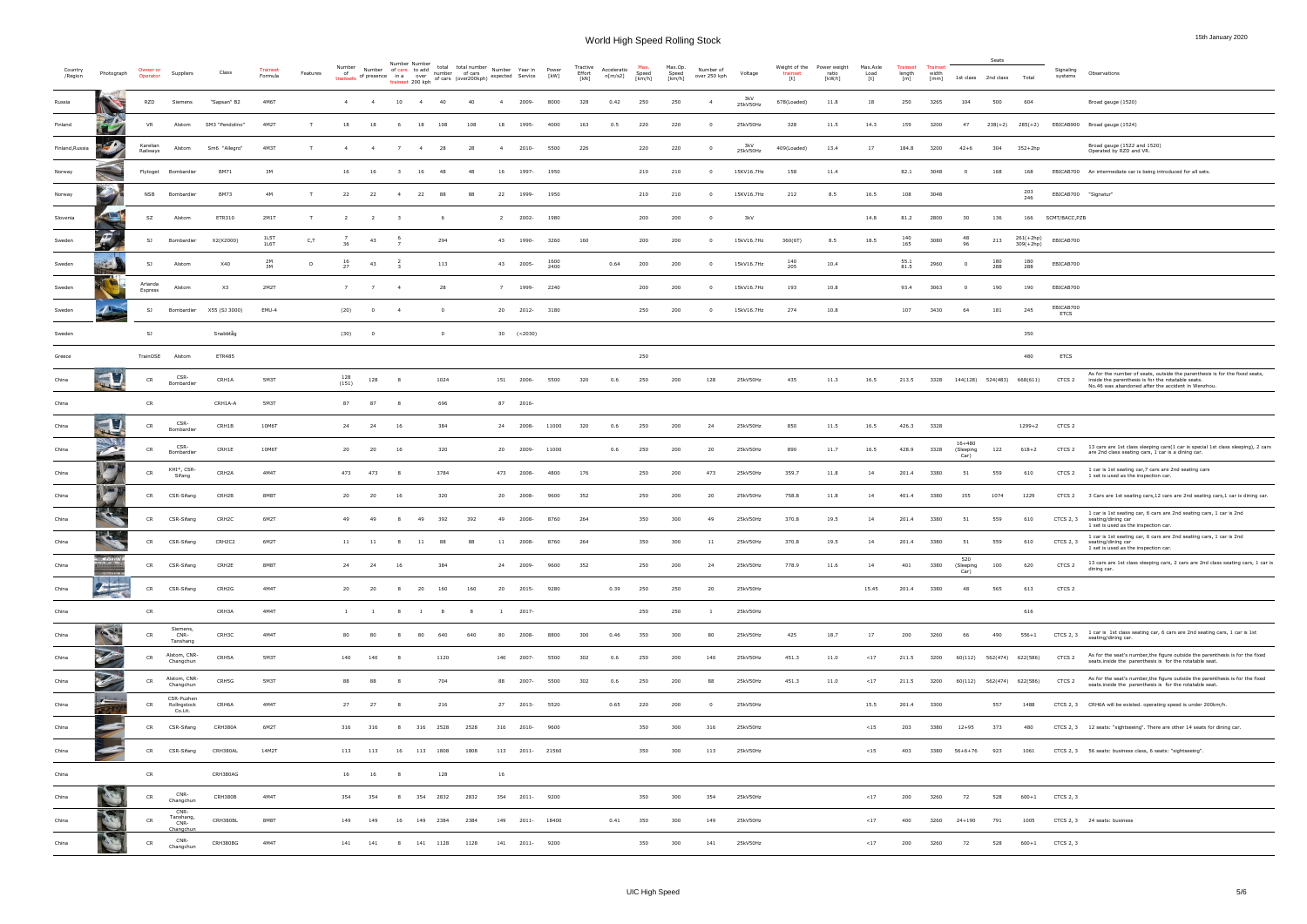| Country        |                                                                                                                      | Owner or                 |                           |                                      | Trainset       |            | Number          |                         | Number Number  | Number of cars to add to the student of cars                 | total total number Number Year in Power |                          |                         |                 |                        | Tractive       | Acceleratio |                 | Max.Op          | Number of                |                      |                                            | Weight of the Power weight | Max.Axle             | Trainset      | <b>Trainset</b> |                | Seats               |       | Signaling              |                                                                                                                                                                                                                          |
|----------------|----------------------------------------------------------------------------------------------------------------------|--------------------------|---------------------------|--------------------------------------|----------------|------------|-----------------|-------------------------|----------------|--------------------------------------------------------------|-----------------------------------------|--------------------------|-------------------------|-----------------|------------------------|----------------|-------------|-----------------|-----------------|--------------------------|----------------------|--------------------------------------------|----------------------------|----------------------|---------------|-----------------|----------------|---------------------|-------|------------------------|--------------------------------------------------------------------------------------------------------------------------------------------------------------------------------------------------------------------------|
| /Region        | Photograph                                                                                                           | Operator                 | Supplier                  |                                      | Formula        | Features   | of<br>trainsets | of presence in a over   |                | trainset 200 kph of cars (over200 kph) expected Service [kW] |                                         |                          |                         |                 |                        | Effort<br>[kN] | n[m/s2]     | Speed<br>[km/h] | Speed<br>[km/h] | over 250 kph             | Voltage              | trainset<br>[t]                            | ratio<br>[kW/t]            | Load<br>[t]          | length<br>[m] | width<br>[mm]   |                | 1st class 2nd class | Total | systems                | Observations                                                                                                                                                                                                             |
| China          |                                                                                                                      | CR                       | CNR-<br>Changchun         | CRH380CL                             | 8M8T           |            | 25              | 25                      | 16             | 25                                                           | 400                                     | 400                      |                         | 25 2011-        | 18400                  |                |             | 350             | 300             | 25                       | 25kV50Hz             |                                            |                            | <17                  | 428           | 3358            |                |                     | 1004  | CTCS 2, 3              |                                                                                                                                                                                                                          |
| China          |                                                                                                                      | CR                       | CSR-<br>Bombardier        | CRH380D                              | 4M4T           |            | 85              | 85                      | 8              | 85                                                           | 680                                     | 680                      | 85                      | $(2012-)$ 10000 |                        |                | 0.48        | 350             | 300             | 85                       | 25kV50Hz             | 462                                        | 17.6                       | 17                   | 215.3         | 3358            | $14 + 90$      | 391                 | 495   |                        | CTCS 2, 3 VIP class: 14 seats                                                                                                                                                                                            |
| China          |                                                                                                                      | CR                       | CSR-<br>Bombardier        | CRH380DL                             | 8M8T           |            | (60)            | $\overline{0}$          | 16             | $\overline{\phantom{0}}$                                     | $^{\circ}$                              |                          | 60                      | $(2012-)$ 20000 |                        |                | 0.48        | 350             | 300             | $^{\circ}$               | 25kV50Hz             | 934                                        | 19.2                       | 17                   | 428.1         | 3358            | $52 + 126$     | 835                 | 1013  |                        | CTCS 2, 3 VIP class: 52 seats                                                                                                                                                                                            |
| China          |                                                                                                                      | CR                       |                           | CR400AF                              | 4M4T           |            | -18<br>(21)     | 18                      | 8              | 18 144                                                       |                                         | 144                      |                         | 21 2017- 9750   |                        |                |             | 400             | 350             | 18                       | 25kV50Hz             |                                            |                            | 17                   | 209           | 3360            | $10 + 28$      | 518                 | 556   |                        | Business class: 10 seats<br>First class: 28 seats                                                                                                                                                                        |
| China          |                                                                                                                      | CR                       |                           | CR400BF                              | 4M4T           |            | 9               | - 9                     | 8 <sup>8</sup> | - 9                                                          | 72                                      | 72                       | 9                       | 2017-9750       |                        |                |             | 400             | 350             | - 9                      | 25kV50Hz             |                                            |                            | 17                   | 209           | 3360            | $10 + 28$      | 518                 | 556   |                        | Business class: 10 seats<br>First class: 28 seats                                                                                                                                                                        |
| China          |                                                                                                                      | CR                       |                           | CR400AF-A                            | 8M8T           |            | (16)            | $\overline{\mathbf{0}}$ | 16             |                                                              | $\overline{0}$                          |                          | 16                      |                 | 19200                  |                |             | 400             |                 | $\overline{0}$           | 25kV50Hz             |                                            |                            |                      |               |                 |                |                     | 1193  |                        |                                                                                                                                                                                                                          |
| China          |                                                                                                                      | CR                       | CRRC<br>Tangshan          | CR400BF-A                            | 8M8T           |            | (16)            | $\overline{0}$          | 16             | $\sim$ 0                                                     | $\overline{0}$                          | $\overline{0}$           | 16                      |                 | 20280                  |                |             | 400             | 350             | $\overline{0}$           | 25kV50Hz             |                                            |                            |                      |               |                 |                |                     | 1193  |                        |                                                                                                                                                                                                                          |
| China          |                                                                                                                      | CR                       |                           | CJ2                                  |                |            |                 |                         |                | $\begin{matrix} 0 && 8 && 0 && 0 \end{matrix}$               |                                         | $\overline{\phantom{0}}$ |                         |                 |                        |                |             |                 | 250             | $\overline{\mathbf{0}}$  |                      |                                            |                            |                      |               |                 |                |                     |       |                        |                                                                                                                                                                                                                          |
| China          |                                                                                                                      | CR                       | CNR-<br>Changchun         | CIT001                               | 5M3T           | Inspection |                 |                         | - 8            |                                                              | 8 <sup>8</sup>                          |                          | $\mathbf{1}$            | 2007-           | 5500                   | 302            | 0.6         | 250             | 200             | $\overline{1}$           | 25kV50Hz             |                                            |                            | <17                  | 211.5         | 3200            | N/A            | N/A                 | N/A   |                        | CTCS 2, 3 Based on CRH5A                                                                                                                                                                                                 |
| China          |                                                                                                                      | CR                       | CSR-Sifang                | CIT400A                              | 7M1T           | Inspection | $\mathbf{1}$    |                         |                | 1 8 1 8                                                      |                                         | 8 <sup>1</sup>           | 1 2011-                 |                 |                        |                |             | 400             | 300             | -1                       | 25kV50Hz             |                                            |                            |                      | 201           | 3380            | N/A            | N/A                 | N/A   |                        | CTCS 2, 3 Based on CRH380A                                                                                                                                                                                               |
| China          | 29                                                                                                                   | CR                       | CNR-<br>Tanshang,<br>CNR- | CIT400B                              | 6M2T           | Inspection |                 | $\mathbf{1}$            | 8 <sup>1</sup> | $\mathbf{1}$                                                 | 8 <sup>2</sup>                          | 8                        | $\overline{1}$          | 2011-           |                        |                |             | 400             | 300             |                          | 25kV50Hz             |                                            |                            |                      |               |                 | N/A            | N/A                 | N/A   |                        | CTCS 2, 3 Based on CRH380B and CRH380C                                                                                                                                                                                   |
| China          |                                                                                                                      | <b>MTR</b>               | Changchur<br>CRRC         | MTR CRH380A                          | 6M2T           |            | 9               | - 9                     | 8 <sup>8</sup> | 9 72                                                         |                                         | 72                       | 9                       | 2018-           | 9600                   |                |             | 350             | 300             | -9                       | 25kV50Hz             | 408                                        |                            | < 15                 | 203           | 3380            |                |                     | 579   |                        | CTCS 2, 3 for Guangzhou, Shenzhen and Hong Kong link                                                                                                                                                                     |
| Chinese Taipei | <b>Contract Contract Contract Contract Contract Contract Contract Contract Contract Contract Contract Contract C</b> |                          | THSRC H,KHI,NS*           | 700T                                 | 9M3T           |            | 34              | 34                      | 12             | 34                                                           | 408                                     | 408                      | 34                      | 2007-           | 10260                  |                |             | 300             | 300             | 34                       | 25kV60Hz             | 503                                        | 17.6                       |                      | 304           | 3380            | 66             | 923                 | 989   | ATP                    |                                                                                                                                                                                                                          |
| Japan          |                                                                                                                      | <b>JRW</b>               | H,KHI,KS,NS,<br>TCC*      | $\overline{\mathbf{0}}$              | 6M             |            | $\overline{0}$  | $\overline{0}$          | 6              | $\overline{0}$                                               | $\overline{\mathbf{0}}$                 | $\overline{0}$           | $\overline{0}$          | 1964-<br>2008   | 4440                   |                | 0.33        | 220             | 220             | $^{\circ}$               | 25kV60Hz             | 970 for original<br>16-car set<br>(Loaded) | 12.2                       | 16                   | 150           | 3380            | $\overline{0}$ | 400                 | 400   | ATC                    | First HS train in the world.<br>Shortened from 16 cars to 6cars for local transportation.<br>Operation finished in 11/2008. 3216 cars were produced.                                                                     |
| Japan          | $\overline{\phantom{a}}$                                                                                             | <b>JRW</b>               | H,KHI,KS,NS,<br>TCC*      | 100                                  | 6M             |            | $\mathbf{0}$    | $\overline{0}$          |                | $\mathbf{0}$                                                 | $\overline{0}$                          | $^{\circ}$               | $\overline{0}$          | 1985-<br>2012   | 5520                   |                | 0.44        | 230             | 220             |                          | 25kV60Hz             | 925 for original<br>16-car set<br>(Loaded) | 11.9                       | 15                   | 152           | 3380            | $\overline{0}$ | 394                 | 394   | ATC                    | Max. speed was 230km/h for V sets.                                                                                                                                                                                       |
| Japan          |                                                                                                                      | <b>JRE</b>               | H,KHI,KS,NS,<br>TCC*      | 200                                  | 10M            |            | $\overline{0}$  | $\overline{\mathbf{0}}$ | 10             | $0\qquad 0$                                                  |                                         | $\overline{\mathbf{0}}$  | $\overline{\mathbf{0}}$ | 1982-<br>2013   | 9200                   |                | 0.44        | 240             | 240             | $^{\circ}$               | 25kV50Hz             | 583                                        | 14.6                       | 16.4                 | 250           | 3380            | 52             | 710                 | 762   | ATC<br><b>DS-ATC</b>   | It was 12 cars when introduced. A trainset was abandoned after the<br>derailment at Chuetsu Earthquake.                                                                                                                  |
| Japan          | 21                                                                                                                   | <b>JRC</b><br><b>JRW</b> | H,KHI,KS,NS<br>$*$        | 300<br>300-3000                      | 10M6T          |            | $\overline{0}$  | $\mathbf{0}$            | - 16           | $\overline{\phantom{0}}$                                     | $\overline{\phantom{0}}$                | $\overline{\mathbf{0}}$  | $\sim$ 0                | 1992-<br>2012   | 12000                  |                | 0.44        | 270             | 270             | $^{\circ}$               | 25kV60Hz             | 710<br>(Loaded)                            | 16.9                       | 12                   | 402.1         | 3380            | 200            | 1123                | 1323  | ATC<br>ATC-NS          | 70 sets had existed.                                                                                                                                                                                                     |
| Japan          |                                                                                                                      | <b>JRE</b>               | KHI,TCC*                  | 400                                  | 6M1T           |            | $\overline{0}$  | $\overline{\mathbf{0}}$ | 7              | $0\qquad 0$                                                  |                                         | $\overline{0}$           | $\overline{\mathbf{0}}$ | 1992-<br>2010   | 5040                   |                | 0.44        | 240             | 240             | $\overline{\phantom{0}}$ | 25kV50Hz<br>20kV50Hz | 318                                        | 14.7                       | 12.9                 | 149           | 2947            | 20             | 379                 | 399   | ATC<br>DS-ATC<br>ATS-P | For through operation b/w Shinkansen line and improved classical line<br>(Yamagata line). All 12 sets were replaced by E2-2000.                                                                                          |
| Japan          |                                                                                                                      | <b>JRW</b>               | H,KHI,KS,NS               | 500                                  | 16M            |            | $\overline{0}$  | $\overline{0}$          | 16             | $\sim$ 0                                                     | $\sim$ 0                                | $\overline{0}$           | $\overline{0}$          | 2010            | 1996-18240 or<br>17600 |                | 0.44        | 300             | 300             | $^{\circ}$               | 25kV60Hz             | 688<br>(Loaded)                            | 26.5                       | 11.7                 | 404           | 3380            | 200            | 1124                | 1324  | ATC<br>ATC-NS          | 9 sets had existed.                                                                                                                                                                                                      |
| Japan          |                                                                                                                      | <b>JRW</b>               | H,KHI,KS,NS               | 500-7000                             | 8 <sub>M</sub> |            |                 |                         | -8             |                                                              | -64                                     | -64                      |                         | 2008-           | 8800                   |                | 0.44        | 285             | 285             | -8                       | 25kV60Hz             |                                            |                            |                      | 204           | 3380            | - 0            | 608                 | 608   | ATC<br>ATC-NS          | 8 sets were renovated from 16-car 500.                                                                                                                                                                                   |
| Japan          |                                                                                                                      | JRC<br><b>JRW</b>        | H,KHI,KS,NS<br>*          | 700<br>700-3000                      | 12M4T          |            |                 | 14                      | 16             | 14                                                           | 224                                     | 224                      | 14                      | 1998-           | 13200                  |                | 0.56        | 285             | 285             | 14                       | 25kV60Hz             | 708<br>(Loaded)                            | 18.6                       | 11.4                 | 404.7         | 3380            | 200            | 1123                | 1323  | ATC<br>ATC-NS          | JRC 32 sets, JRW 700-3000:15 sets, 700:8 sets - moved from JRC to JRW.                                                                                                                                                   |
| Japan          |                                                                                                                      | <b>JRW</b>               | H,KHI,KS,NS               | 700-7000                             | 6M2T           |            | 16              | 16                      | - 8            | 16 128                                                       |                                         | 128                      | 16                      | 2000-           | 6600                   |                | 0.56        | 285             | 285             | 16                       | 25kV60Hz             | 356<br>(Loaded)                            | 18.5                       | 11.4                 | 204.7         | 3380            | $\overline{0}$ | 571                 | 571   | ATC<br>ATC-NS          |                                                                                                                                                                                                                          |
| Japan          |                                                                                                                      | <b>JRC</b><br><b>JRW</b> | H,KHI,KS,NS               | N700-2000<br>N700-5000<br>N700A-1000 | 14M2T          | T          | 46              | 159                     | 16             | 159 2544                                                     |                                         | 2544                     | 159                     | 2007- 17080     |                        |                | 0.72        | 300             | 300             | 159                      | 25kV60Hz             | 715<br>(Loaded)                            | 23.9                       | 11.4                 | 404.7         | 3360            | 200            | 1123                | 1323  | ATC<br>ATC-NS          | JRC: (N700A(N700-1000.-2000.-9000)) 100 sets.<br>JRW: (N700(N700-3000) & N700A(N700-5000)) 16 sets, (N700A(N700-4000)) 1 sets<br>JRC was converted from N700 to N700A(N700-2000) and JRW is converting from N700-3000 to |
| Japan          | $\overline{\phantom{a}}$                                                                                             | <b>JRW</b><br><b>JRK</b> | H,KHI,KS,NS               | N700A-4000<br>N700-7000<br>N700-8000 | <b>8M</b>      | T          | 19<br>11        | 30                      | 8 <sup>8</sup> | 30                                                           | 240                                     | 240                      | 30                      | 2011-           | 9760                   |                | 0.72        | 300             | 300             | 30                       | 25kV60Hz             |                                            |                            | $_{11}^{\rm Approx}$ | 204.7         | 3360            | 24             | 522                 | 546   | ATC<br><b>KS-ATC</b>   | N700A(N700-5000). N700-9000 is a trial train-set and also converted to N700A.<br>JRW(N700-7000) 19 sets, JRK(N700-8000) 11 sets                                                                                          |
| Japan          |                                                                                                                      | <b>JRC</b>               | H,NS                      | <b>N700S</b>                         | 14M2T          | T          | <sup>1</sup>    | $\mathbf{1}$            | 16             | $\overline{1}$                                               | 16                                      | 16                       | $\overline{1}$          | 2020-           |                        |                |             | 300             | 300             | -1                       |                      |                                            |                            |                      | 404.7         | 3360            |                |                     |       |                        |                                                                                                                                                                                                                          |
| Japan          | $\mathcal{F}^{\prime}$                                                                                               | <b>JRK</b>               | $H^*$                     | 800                                  | 4M2T           |            | -5              | 5                       | 6              | $5^{\circ}$                                                  | 30                                      | 30                       | - 5                     | 2004-           | 6600                   |                | 0.69        | 260             | 260             | -5                       | 25kV60Hz             | 276<br>(Loaded)                            | 23.9                       | 11.4                 | 154.7         | 3380            | $\overline{0}$ | 392                 | 392   | ATC<br>KS-ATC          |                                                                                                                                                                                                                          |
| Japan          |                                                                                                                      | <b>JRK</b>               | $H^*$                     | 800-1000<br>800-2000                 | 4M2T           |            |                 | $\overline{\mathbf{3}}$ | 6 <sup>6</sup> | 3 18                                                         |                                         | 18                       | $\overline{\mathbf{3}}$ | 2009-           | 6600                   |                | 0.72        | 260             | 260             | $\overline{\mathbf{3}}$  | 25kV60Hz             |                                            |                            |                      | 154.7         | 3380            | $\overline{0}$ | 384                 | 384   | ATC<br><b>KS-ATC</b>   | 2 sets: 800-1000, track inspection is capable.<br>1set: 800-2000, catenary, signalling and communication inspection are                                                                                                  |
| Japan          |                                                                                                                      | JRE                      | H,KHI*                    | E <sub>1</sub>                       | 6M6T           | D          | $\overline{0}$  | $\overline{0}$          | 12             | $\overline{0}$                                               | $\overline{0}$                          | $^{\circ}$               | $\overline{0}$          | 1994-<br>2012   | 9840                   |                | 0.44        | 240             | 240             | $^{\circ}$               | 25kV50Hz             | 693                                        | 12.8                       | 17                   | 302           | 3380            | 102            | 1133                | 1235  | ATC<br>DS-ATC          | capable.                                                                                                                                                                                                                 |
| Japan          |                                                                                                                      | <b>JRE</b>               | H,KHI,NS,TC<br>$C^*$      | E2                                   | 8M2T           |            | $\overline{2}$  | <sup>2</sup>            | 10             | $\overline{2}$                                               | 20                                      | 20                       | $\overline{1}$          | 1997-           | 7200                   |                | 0.44        | 275             | 275             | $\overline{2}$           | 25kV50Hz<br>25kV60Hz | 349                                        | 18.6                       | 13.0                 | 201.4         | 3380            | 51             | 579                 | 630   | ATC<br><b>DS-ATC</b>   | For Joetsu line.                                                                                                                                                                                                         |
| Japan          | ALME H.<br>$\frac{1}{\sqrt{2\pi}}\left( \frac{1}{\sqrt{2\pi}}\right) ^{2}$                                           | <b>JRE</b>               | H,KHI,NS,TC<br>$C^*$      | E2-1000                              | 8M2T           |            | 24              | 24                      | 10             | 24                                                           | 240                                     | 240                      | 24                      | 2002-           | 9600                   |                | 0.44        | 275             | 275             | 24                       | 25kV50Hz             | 442                                        | 19.6                       | 13.0                 | 251.4         | 3380            | 51             | 763                 | 814   | ATC<br>DS-ATC          | For Tohoku and Joetsu line.                                                                                                                                                                                              |
|                |                                                                                                                      |                          |                           |                                      |                |            |                 |                         |                |                                                              |                                         |                          |                         |                 |                        |                |             |                 |                 |                          |                      |                                            |                            |                      |               |                 |                |                     |       |                        |                                                                                                                                                                                                                          |